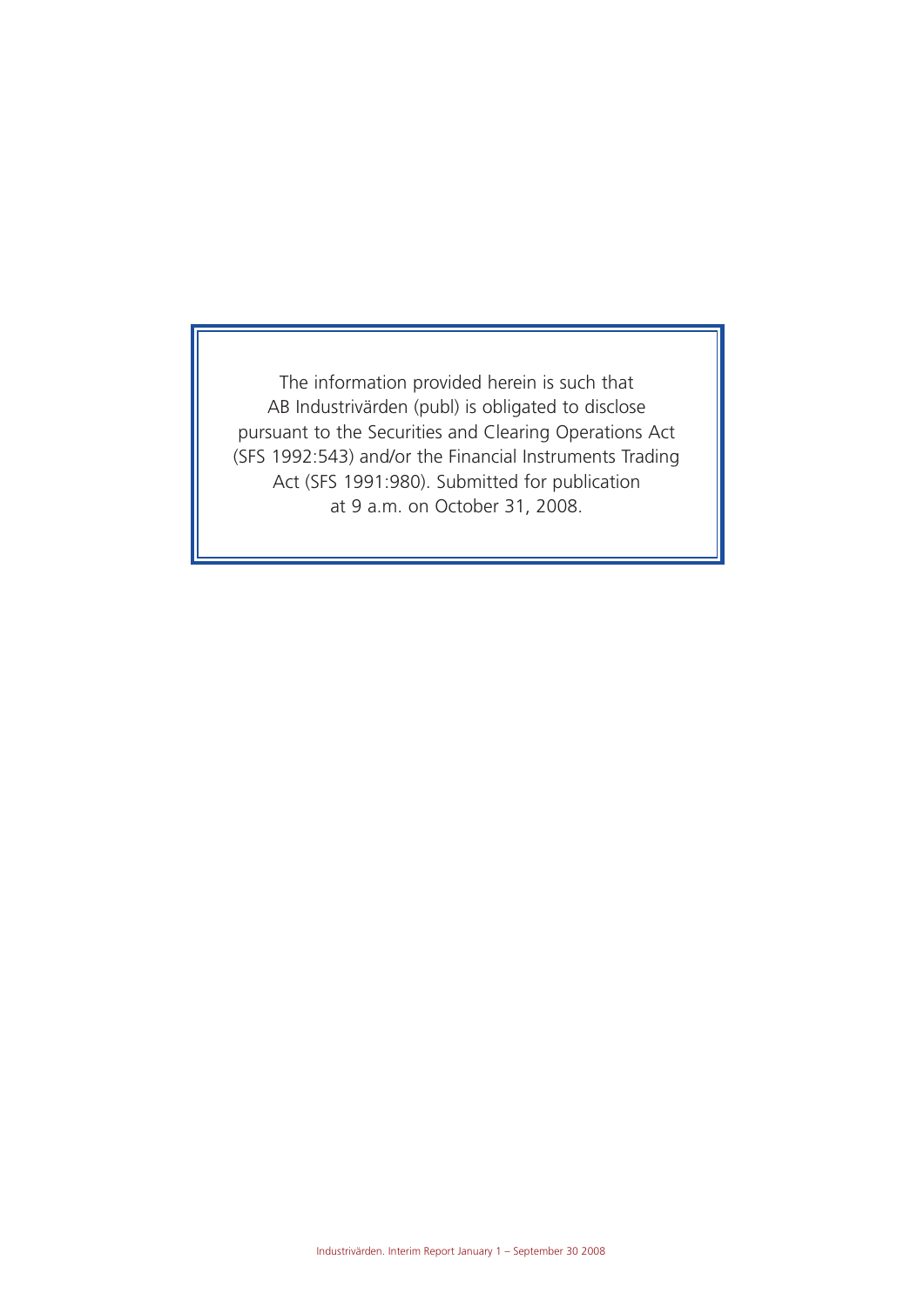## **INDUSTRI** WVÄRDEN

# **Interim Report January 1 – September 30, 2008**

### **Value development**

- **Net asset value on October 30, 2008, was SEK 64 per share, a decrease of 53% since the start of the year including reinvestment of the dividend.**  On September 30, 2008, net asset value was SEK 87 per share.
- **The total return for the Class A shares was -47% for the first ten months of the year.**
- **Consolidated earnings per share for the first nine months of the year were SEK -48.81 per share (26.14).**

### **Long-term return**

■ During the last ten-year period, the average annual return for **Industrivärden's Class A shares has exceeded the return index by one percentage point.**

### **Portfolio companies**

*"Our focus is now on ensuring that the companies that we are involved in as active owners are able to handle the economic downturn and the difficult situation on the credit markets. What really makes an impact over time are well-defined strategies, good market positions and adept management. In these respects I feel confident about the quality of our portfolio companies," comments Anders Nyrén, President and CEO of Industrivärden.* 

| <b>Financial summary</b>                           | Oct. 30, 2008 | Sept. 30, 2008 | Dec. 31, 2007 |
|----------------------------------------------------|---------------|----------------|---------------|
| Value of equities portfolio, SEK billion           | 35.4          | 44.4           | 65.8          |
| - total return, %                                  | $-42$         | $-29$          | $-2$          |
| Borrowings, interest-bearing net debt, SEK billion | 10.6          | 10.6           | 11.0          |
| - debt-equity ratio, %                             | 30.0          | 23.9           | 16.6          |
| - average interest rate, %                         | 4.7           | 4.7            | 4.6           |
| Net asset value, SEK billion                       | 24.5          | 33.7           | 54.8          |
| Net asset value, SEK per share                     | 64            | 87             | 142           |
| - development, incl. reinvestment of dividend %    | $-53$         | $-36$          | $-3$          |
| Management cost, %                                 | 0.24          | 0.19           | 0.13          |
| Dividend yield, Class A shares, %                  | 8.8           | 6.5            | 4.4           |
| Total return, Class A shares, %                    | $-47$         | $-29$          | $-14$         |

### u*Long-term industrial developer of listed Nordic companies*

*Industrivärden is one of the Nordic region's largest holding companies, with ownership in a concentrated selection of listed Nordic companies with good development potential. The goal is to generate high growth in net asset value over time.*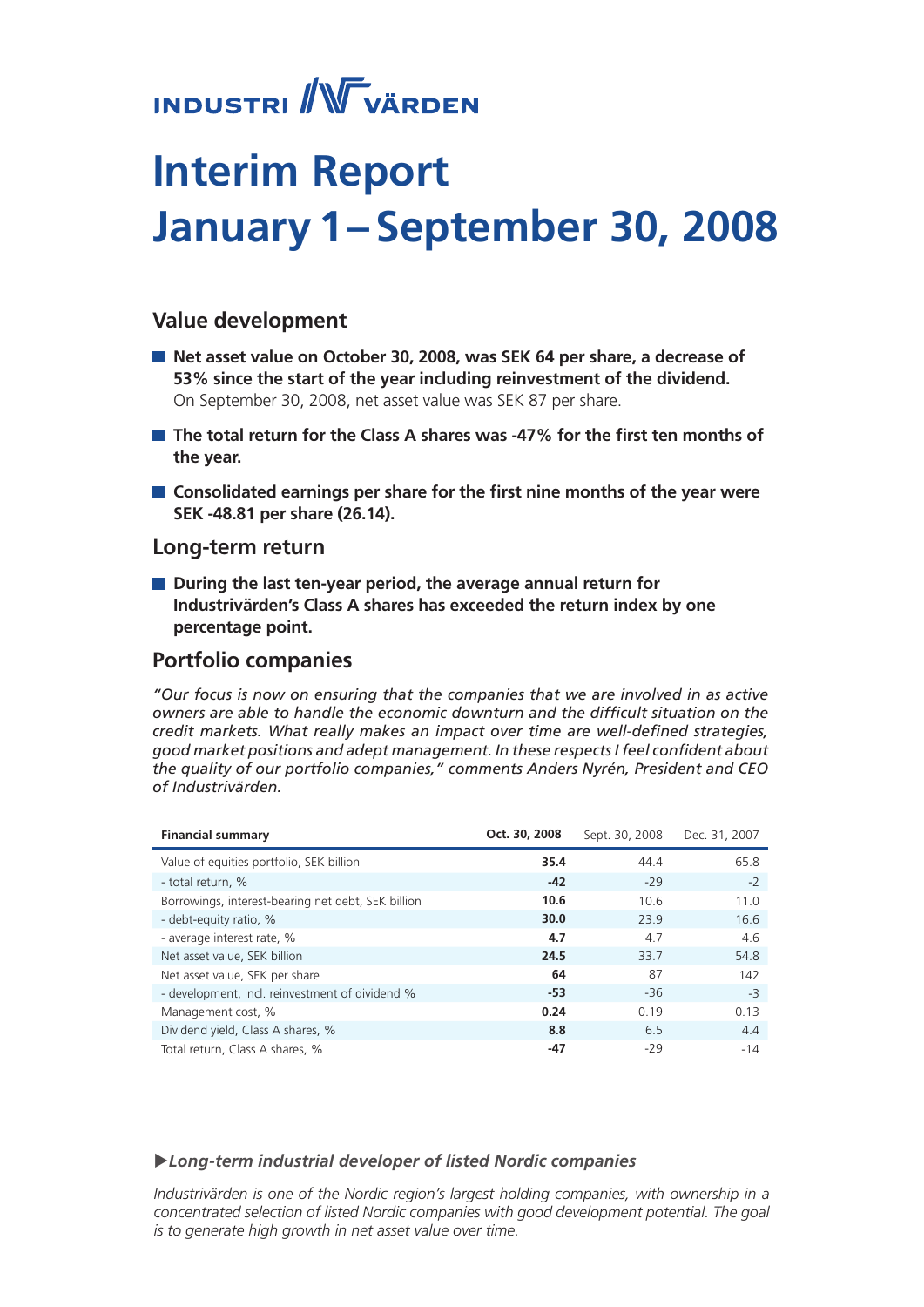### **CEO's Message**

The crisis in the world's credit markets that has been unfolding for more than a year intensified further during the third quarter. After the U.S. investment bank Lehman Brothers went bankrupt on September 15, the storm gained more momentum. During the final weeks of September and in early October, the global credit markets came to a virtual standstill, with clear effects for the investment plans of companies and households as well as for consumption. There is an understanding that several structural problems must be solved, and I welcome the vigorous initiatives that have been taken by central banks and governments around the world to jumpstart the interbank market, which makes up the actual hub of the credit system. Spreads on borrowing are on their way down, and today there are signs that the markets are beginning to function again, but they are still far from functioning normally. Concerns about repercussions of the financial crisis on the real economy are now a reality with tangible effects. The question is how deep and lasting the economic downturn will be. However, during periods of great uncertainty, it is important to maintain perspective. The world has experienced several difficult crises in the past, and given time, the world economy – and thus also the stock markets – will reverse their negative trend.

All of the world's stock markets have reacted negatively to the major, prevailing uncertainty. The Swedish stock market has been one of the hardest hit. Industrivärden's business concept is to be a long-term active owner in listed companies. That is why the current turmoil has affected the development of our net asset value. During the first ten months of the year, our net asset value decreased by SEK 30 billion to SEK 25 billion – a drop of 55% since the start of the year. During the first ten months the total return for Industrivärden's Class A and Class C shares was -47% and -48%, respectively, compared with -39% for the total return index. Shares in our major portfolio companies have fallen sharply during the last twelve-month period. Earnings are generally still good, albeit softening.

Industrivärden's debt-equity ratio was 30.0% on October 30. Our debt has decreased during the year, but it is the denominator – the value of our shareholdings – that has decreased by SEK 30 billion to 35 SEK billion. We have locked in our interest rates at an average rate of 4.7%, a level that is widely below the dividend yield of approximately 10% received at unchanged dividends. In 2008 we have a positive cash flow, before net stock purchases, of SEK 0.5 billion after we have paid the dividend, all interest and overheads. Our loans have average terms of 5 years. On the whole, we thus have good control over our financial situation even going forward.

During the last ten-month period we have been restrictive regarding changes in the equities portfolio. However, we have increased our holding in Volvo and now own 7.5% of the votes and 3.0% of the capital. The upweighting in Volvo has been financed through changes in the portfolio.

Our focus is now on ensuring that the companies that we are involved in as active owners are able to handle the economic downturn and the difficult situation on the credit markets. What really makes an impact over time are well-defined and implemented strategies, good market positions and adept management. In these respects I feel confident about the quality of our portfolio companies.

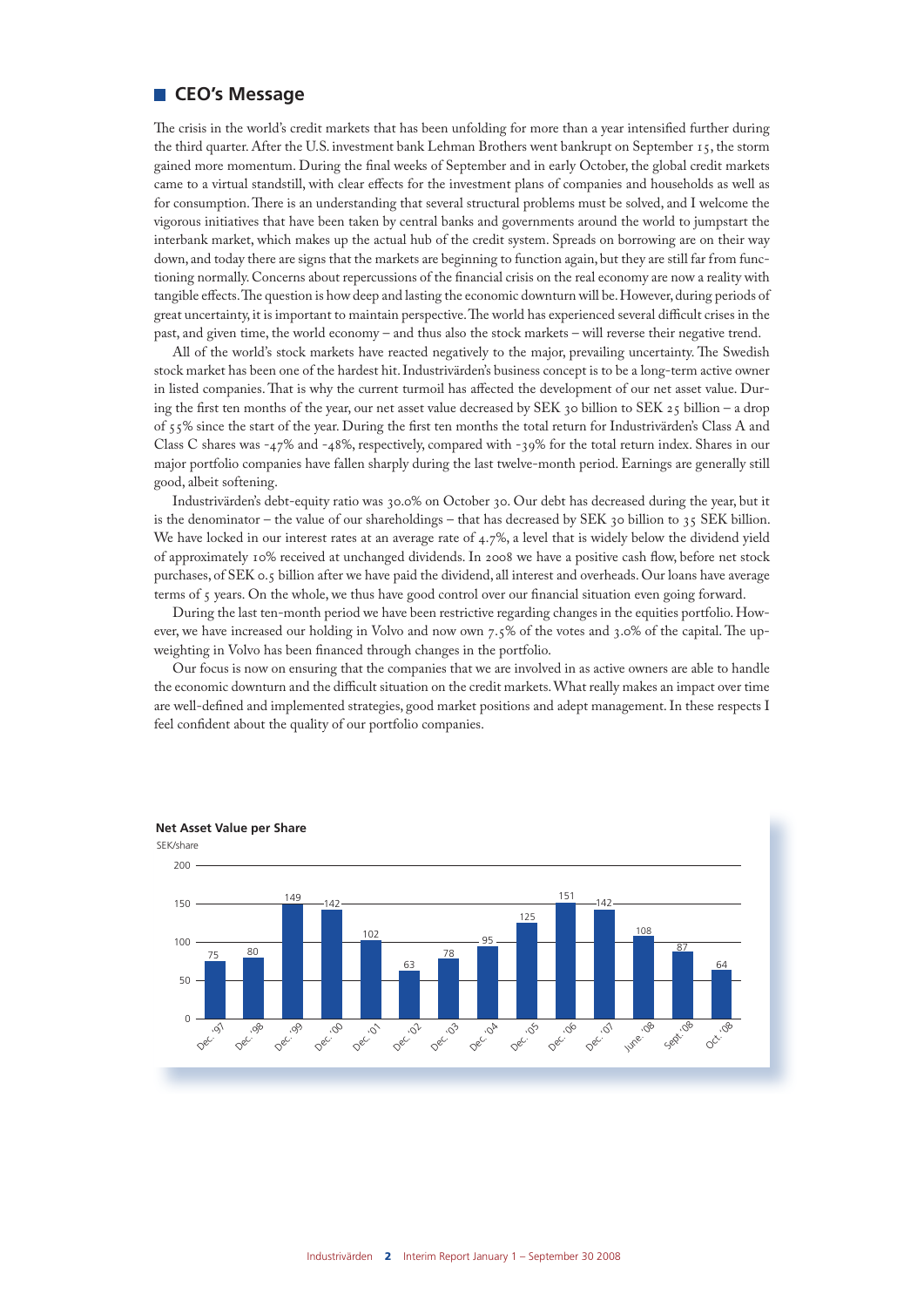### **Industrivärden's Value Development**

The refinement of Industrivärden's business to that as an active owner in listed Nordic companies was completed in 2007. The Company today is the largest Nordic player in its niche, with the goal of creating growth in value through long-term, structured ownership work in a transparent portfolio of a limited number of listed companies. This work is conducted with low management costs. Through this active ownership, Industrivärden's stock, over time, has been a good investment that has generated a higher return than the return index.

The total return of the equities portfolio was -29% during the first nine months, which was below the return index. Of the major holdings, Handelsbanken and Ericsson performed better than the index.

During the first ten months of the year, the total return for the equities portfolio was -42%, which was 3 percentage points lower than the return index.

|                  |                                                |                                  | Average annual total return, % |                                   |                                  |
|------------------|------------------------------------------------|----------------------------------|--------------------------------|-----------------------------------|----------------------------------|
|                  | Total return,<br>Jan.-Oct. '08,<br>SEK billion | Total return, %<br>Jan.-Oct. '08 | Jan.-Sept. '08                 | Five years<br>Sept. '03-Sept. '08 | Ten years<br>Sept. '98-Sept. '08 |
| Indutrade        | $-0.4$                                         | $-21$                            | -3                             |                                   |                                  |
| Höganäs          | $-0.0$                                         | $-7$                             | $-11$                          | $-3$                              | 3                                |
| Ericsson         | $-1.5$                                         | $-26$                            | $-13$                          | 3                                 | $-7$                             |
| Handelsbanken    | $-3.5$                                         | $-24$                            | $-21$                          | 8                                 | 8                                |
| Sandvik          | $-8.0$                                         | $-52$                            | $-32$                          | 16                                | 13                               |
| Skanska          | $-1.4$                                         | $-37$                            | $-32$                          | 15                                | 7                                |
| <b>Munters</b>   | $-0.4$                                         | $-44$                            | $-34$                          | $\mathbf{1}$                      | 15                               |
| SSAB             | $-4.9$                                         | $-54$                            | $-37$                          | 31                                | 21                               |
| <b>SCA</b>       | $-3.9$                                         | -48                              | $-37$                          | $-2$                              | $\overline{7}$                   |
| Volvo            | $-3.6$                                         | $-58$                            | -43                            | 17                                | 10                               |
| Hemtex           | $-0.2$                                         | -58                              | $-45$                          | $\overline{\phantom{0}}$          | $\overline{\phantom{0}}$         |
| <b>Total</b>     | $-27.8$                                        | $-42$                            | $-29$                          |                                   |                                  |
| Index (SIXRX)    |                                                | $-39$                            | $-27$                          | 11                                | $\overline{ }$                   |
| Industrivärden A |                                                | $-47$                            | $-29$                          | 10                                | 8                                |

### **Total Return for Portfolio Companies and Industrivärden**

Total returns, expressed in SEK billion, pertain to the change in value during the period including dividend income for the respective portfolio companies.<br>Of the shareholdings listed above, Munters and Höganäs have been h

Indutrade and Hemtex became listed in October 2005.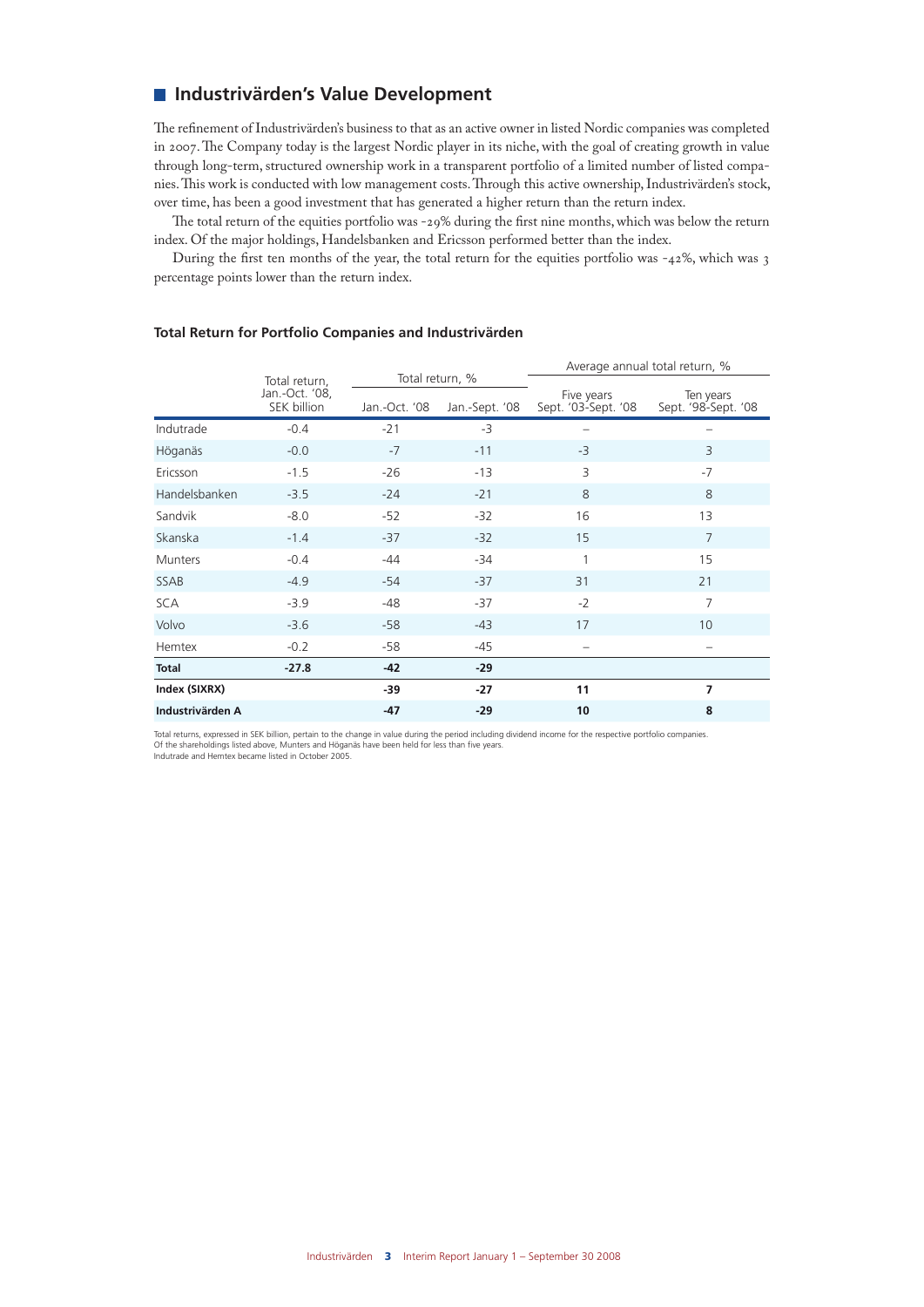### ■ Development for the Portfolio Companies – Active Ownership

Industrivärden's influence in its portfolio companies is based on sizeable ownership stakes and a strong position of trust. With this as the starting point, Industrivärden exercises its active ownership role through interaction with other major owners in the aim of finding ways to increase the value of the shareholdings. Active ownership in the portfolio companies is exercised by board members with ties to Industrivärden, through work on nominating committees and through direct dialog between Industrivärden's investment organization and leading representatives of the portfolio companies.

**Handelsbanken** Net interest income rose 19% during the first three quarters, to SEK 13.7 billion, while commissions decreased by 12% to SEK 5.1 billion. The net result of financial items stated at fair value decreased by SEK 1.6 billion. Loan losses amounted to SEK 0.9 billion, and the Tier I capital ratio (Basel II) was 10.0%. Operating income fell 13% to SEK 10.1 billion, but rose 9% to SEK 3.8 billion during the third quarter. For the branch operations outside Sweden, net interest income rose 29%. To date in 2008 Handelsbanken has opened 20 new branches outside Sweden and has added another 14 branches in Denmark through the acquisition of Lokalbanken. Handelsbanken has the most satisfied customers in the Nordic countries, according to Swedish Quality Index.

**Sandvik** Invoicing increased by 8%. Income after financial items decreased during the first nine months of the year by 12%, to SEK 9.1 billion, as a result of poorer earnings for Materials Technology stemming from declining metal prices. Both the Tooling and Mining & Construction units showed favorable earnings growth. Order bookings increased, but with a slower rate of growth. Cash flow strengthened. In view of indications for a weaker business outlook, actions are being taken to adapt costs and production capacity.

**SSAB** Sales rose 46% to SEK 41.3 billion and demand remained good for the company's products. Income after financial items rose 67% during the first nine months of 2008, to SEK 8.1 billion. The North American operations made a significant contribution to the earnings improvement, and the integration is going according to plan. Price increases have compensated for sharply higher raw material prices. Cash flow from current operations strengthened by 80% to SEK 4.0 billion. SSAB's focus on niche products makes the company less sensitive to negative economic swings. During the period, the share of delivered specialty products increased and now amounts to 93% of total deliveries for the Plate operations and 35% for Strip products. The portion of specialty products in the North American operations will be increased through capacity investments in quenched steel.

**SCA** Net sales rose 5% during the first nine months of 2008 to SEK 82.3 billion, mainly attributable to acquisitions. Income after financial items fell 14% to SEK 5.1 billion. SCA's personal care operations, which account for an increasingly large share of the portfolio, are affected to a lesser degree than other product areas by an economic downturn. Operating income for the Tissue unit improved by 44% as a result of acquisitions and higher prices. The Personal Care operations are showing stable development, while Packaging and Forest Products showed weaker performance. SCA continues to maintain a strong focus on cost-consciousness and cash flow in order to strengthen its competitiveness.

**Ericsson** Organic growth remained favorable, with a 13% rise in sales during the first three quarters. Income after financial items decreased by 34% during the same period, to SEK 15.3 billion (excluding SEK 4.6 billion in restructuring charges). The earnings trend was favorable for the second quarter in a row, and income after financial items for the third quarter rose 10%. The cost-cutting programme is proceeding according to plan and is now showing positive effects. Ericsson's financial position is strong, with a favorable net cash position.

**Volvo** Net sales rose 13% to SEK 227 billion. Income after financial items for the first three quarters rose 4% to SEK 16.5 billion. The operating margin decreased, as operating income during the third quarter fell 37% as a result of the economic downturn, with lower demand and higher costs for raw materials and components. The European market weakened sharply during the third quarter at the same time that the low demand in North America and Japan remains. A capacity adjustment program has been initiated.

**Munters** Net sales for the first three quarters of 2008 rose 4% to SEK 4.7 billion, but income after financial items fell 37% to SEK 230 M. Costs for production efficiency and capacity adaptations programs, and one-time costs, accounted for most of the earnings decline.

**Höganäs** Profitability improved, and income for the first three quarters rose  $21\%$ , to SEK 530 M, with favorable volume growth. Cash flow from operating activities improved. The acquisition of the Japanese company Kobe Steel's North American metal powder business, which significantly strengthens the company's position in North America, was completed during the third quarter.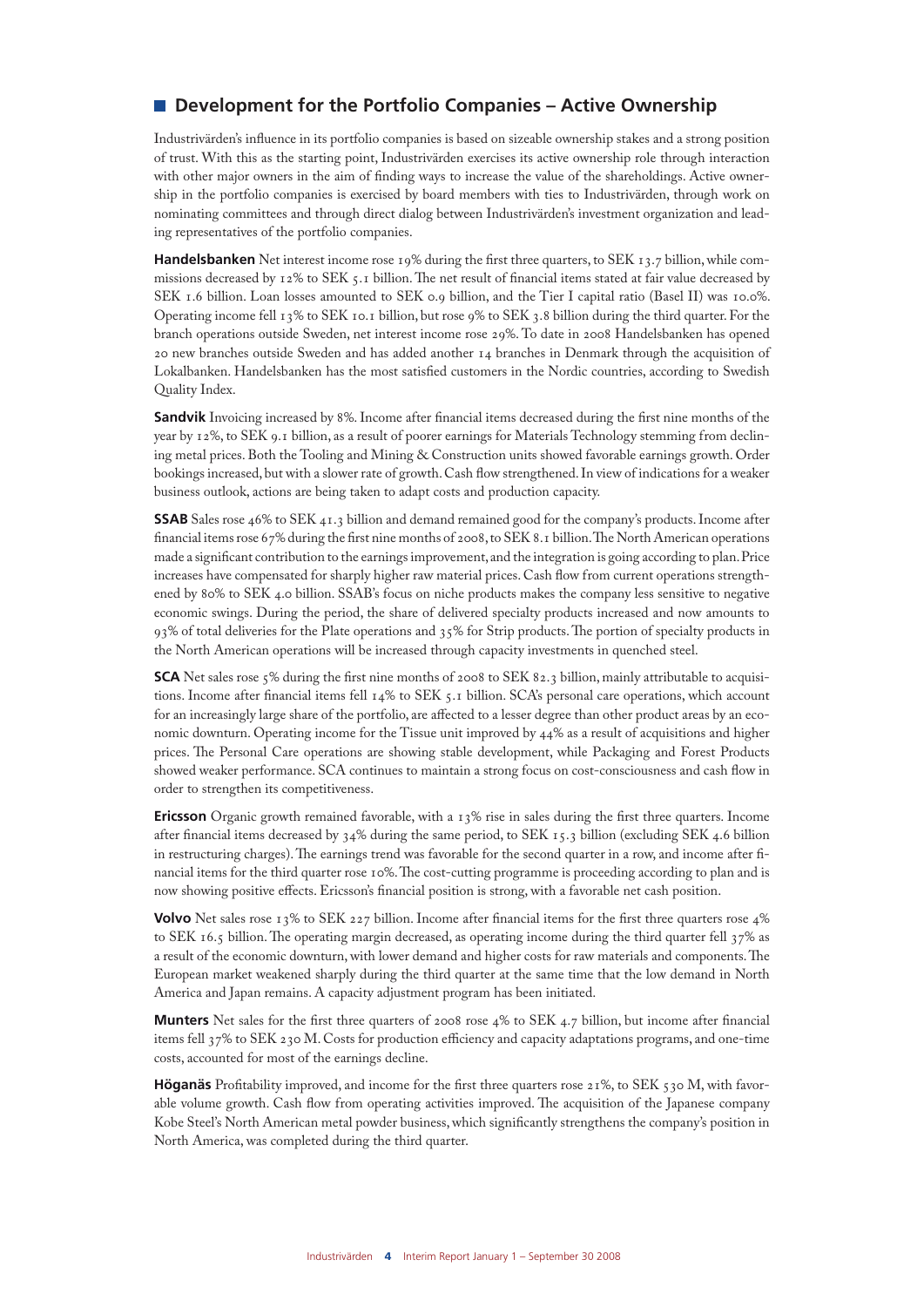### **Equities Portfolio, October 30, 2008**

|                | Share<br>of port- | Market<br>value, |                                                                                                                                                                                                                                                    | P/E            |
|----------------|-------------------|------------------|----------------------------------------------------------------------------------------------------------------------------------------------------------------------------------------------------------------------------------------------------|----------------|
| Company        | folio             | SEK billion      | Investment case and strategic events                                                                                                                                                                                                               | multiple*      |
| Handelsbanken  | 27%               | 89               | A decentralized branch operation with local customer re-<br>sponsibility is contributing to high customer satisfaction and<br>enabling favorable profitability.                                                                                    | 8              |
|                |                   |                  | Organic growth in priority markets.                                                                                                                                                                                                                |                |
| Sandvik        | 19%               | 58               | Through a niche focus and a strong position in research and<br>development, the company has established a world-leading<br>position in materials technology with products primarily for<br>the manufacturing and mining industries.                | $\overline{7}$ |
|                |                   |                  | Acquisitions are being made in strategic areas with greater<br>exposure to emerging markets in Asia and Eastern Europe.                                                                                                                            |                |
| SSAB           | 12%               | 24               | ■ World-leading position in the quenched steel and advanced<br>high strength sheet niches creates a solid base for growth and<br>high profitability.                                                                                               | 3              |
|                |                   |                  | The acquisition of IPSCO's North American steel mills and sub-<br>sequent capacity investments in North America has strength-<br>ened SSAB's position as a leading player in quenched steels<br>and is enabling continued international expansion. |                |
| <b>SCA</b>     | 12%               | 40               | The European leader in personal care products, with high-<br>growth niche products, and in packaging.                                                                                                                                              | 8              |
|                |                   |                  | New organization and focus on profitable growth with strong<br>brands in the personal care segment and improved profitabi-<br>lity in packaging.                                                                                                   |                |
| Ericsson       | 11%               | 176              | The market's largest and most profitable supplier of mobile<br>telecom systems, with a leading position in telecom develop-<br>ment.                                                                                                               | $12**$         |
|                |                   |                  | Strong position ahead of operators' investments in the next<br>generation (LTE) of telecom systems and favorable growth in<br>the Services segment.                                                                                                |                |
| Volvo          | 7%                | 86               | Through innovative, customer-adapted product development<br>and high quality, the company has a world-leading position in<br>commercial transport solutions.                                                                                       | 6              |
|                |                   |                  | Expansion in Asia through the acquisitions of Nissan Diesel<br>and Lingong, among other things.                                                                                                                                                    |                |
| Skanska        | 6%                | 29               | ■ Unique turnkey know-how in construction combined with<br>a process focus has created a leading construction company<br>with value-creating project development.                                                                                  | 7              |
|                |                   |                  | New business plan and new financial targets. Greater invest-<br>ment in infrastructure activities.                                                                                                                                                 |                |
| Indutrade      | 4%                | 4                | By combining sales of industrial consumables with good or-<br>ganic growth and a highly refined model for acquisition-ba-<br>sed growth, the company has succeeded in showing impres-<br>sive profitability growth.                                | 7              |
|                |                   |                  | Establishment in new geographic markets.                                                                                                                                                                                                           |                |
| <b>Munters</b> | 1%                | 3                | Strong global position in a business area with major growth<br>potential through organic growth as well as further develop-<br>ment of products, services and application areas.                                                                   | 11             |
|                |                   |                  | Acquisitions are adding new product areas and geographic<br>markets.                                                                                                                                                                               |                |
| Höganäs        | 1%                | 4                | Market leader in the growing niche of metal powders, used<br>primarily for component manufacturing in the auto industry.                                                                                                                           | 8              |
|                |                   |                  | Strong focus on improved profitability and collaboration with<br>customers on development of new components.                                                                                                                                       |                |
| Hemtex         | 0%                | 1                | The Nordic region's leading retail chain for home textiles.<br>Actions taken to strengthen strategic position in core business.                                                                                                                    | 11             |
| Total          | 100%              | 514              | Equities portfolio                                                                                                                                                                                                                                 |                |

\* External consensus estimate for 2008 according to Bloomberg as per October 30, 2008. \*\*Excluding restructuring costs.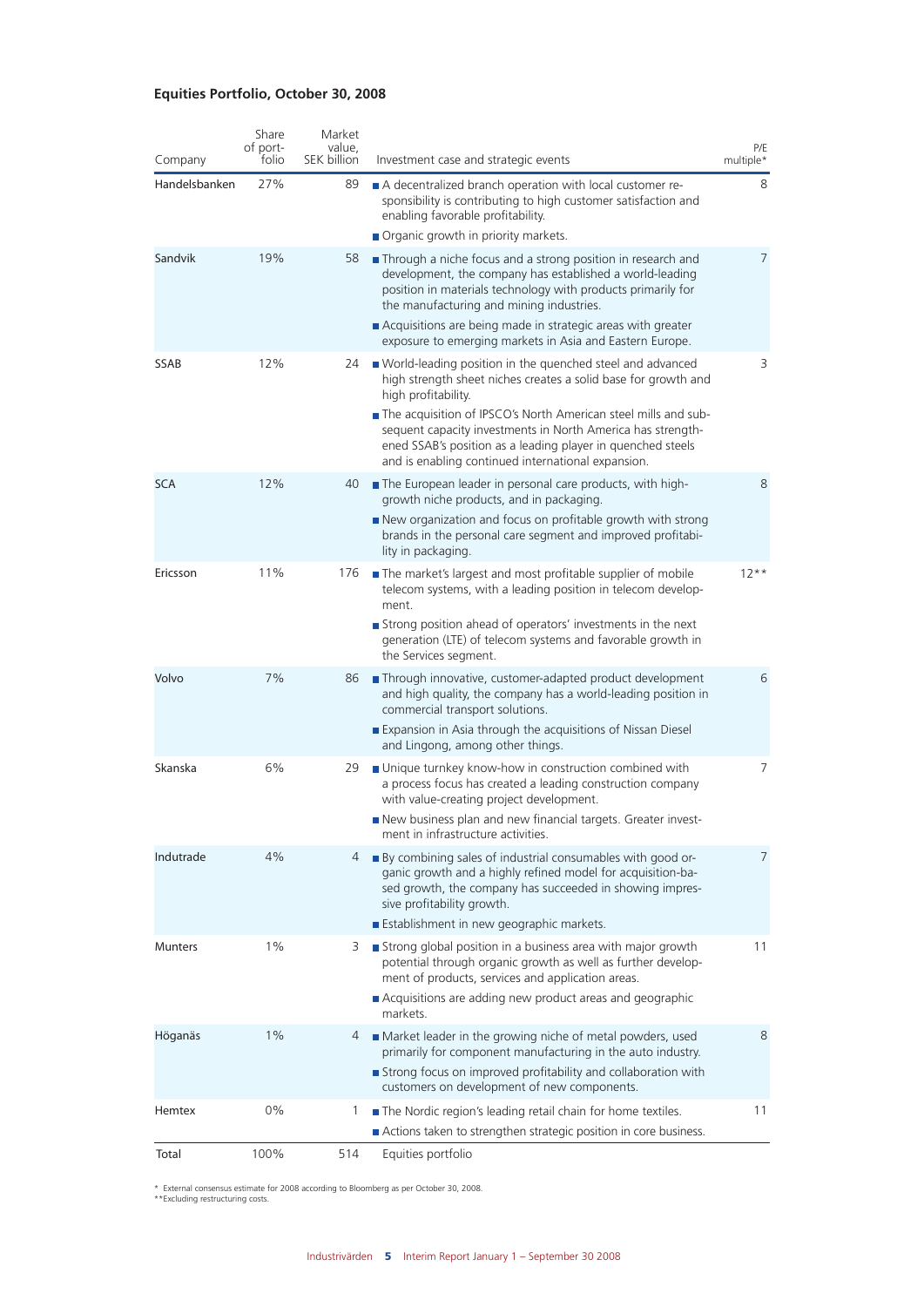### **Portfolio Transactions, Short-Term Trading and Management Costs**

During the first nine months of the year, reallocations were made in the equities portfolio, among other things through purchases of Volvo A shares and sales of Ericsson B, Skanska B, SSAB A and Volvo B. Shares were purchased for a total of SEK 3,775 M and sold for SEK 3,501 M. The value of the equities portfolio decreased during the first nine months of the year from SEK 65,844 M to SEK 44,408 M.

Short-term trading during the first nine months generated a profit of SEK 59 M (139).

Management costs amounted to SEK 64 M (65).

### **Net Debt and Liquidity**

Interest-bearing net debt amounted to SEK 10,614 M as per September 30, a decrease of SEK 337 M in 2008. The net debt-equity ratio was 23.9% as per September 30. On October 30 the net debt-equity ratio was 30.0%. The average interest rate, which is fixed for just under five years, is 4.7%. In September a refinancing was completed in the form of a new five-year bank credit of SEK 2.0 billion with favorable terms. Cash and cash equivalents amounted to SEK 1.1 billion as per September 30, 2008. Dividends received and redemption programs for 2008 generated a liquidity surplus of approximately SEK 500 M after deducting the dividend payout, and taking into account estimated interest expenses and management costs.

### **Net Asset Value**

Net asset value was SEK 33.7 billion on September 30, 2008, a decrease of SEK 21.1 billion during the year to date. The value of the equities portfolio decreased by 33%, while net debt decreased by SEK 0.3 billion. Net asset value decreased during the first nine months of the year by SEK 55 per share, to SEK 87 per share, or by 39%. Net asset value on October 30, 2008, was SEK 24.5 billion, or SEK 64 per share, a decrease of 55% during the first ten months of the year. Net asset value including reinvested dividends fell by 53%. The discount to net asset value narrowed during the same period, which is why Industrivärden's stock, which fell by 47% including reinvested dividends, performed better than net asset value.

| SEK billion                                        | Oct. 30, 2008 | Sept. 30, 2008 | Dec. 31, 2007 | Dec. 31, 2006 |
|----------------------------------------------------|---------------|----------------|---------------|---------------|
| Equities portfolio                                 | 35.4          | 44.4           | 65.8          | 63.3          |
| Interest-bearing net debt                          | $-10.6$       | $-10.6$        | $-11.0$       | $-4.5$        |
| Other items, net                                   | $-0.3$        | $-0.1$         | $-0.0$        | $-0.3$        |
| Net asset value<br>Net asset value per share (SEK) | 24.5<br>64    | 33.7<br>87     | 54.8<br>142   | 58.5<br>151   |
| Debt-equity ratio                                  | 30.0%         | 23.9%          | 16.6%         | $7.2\%$       |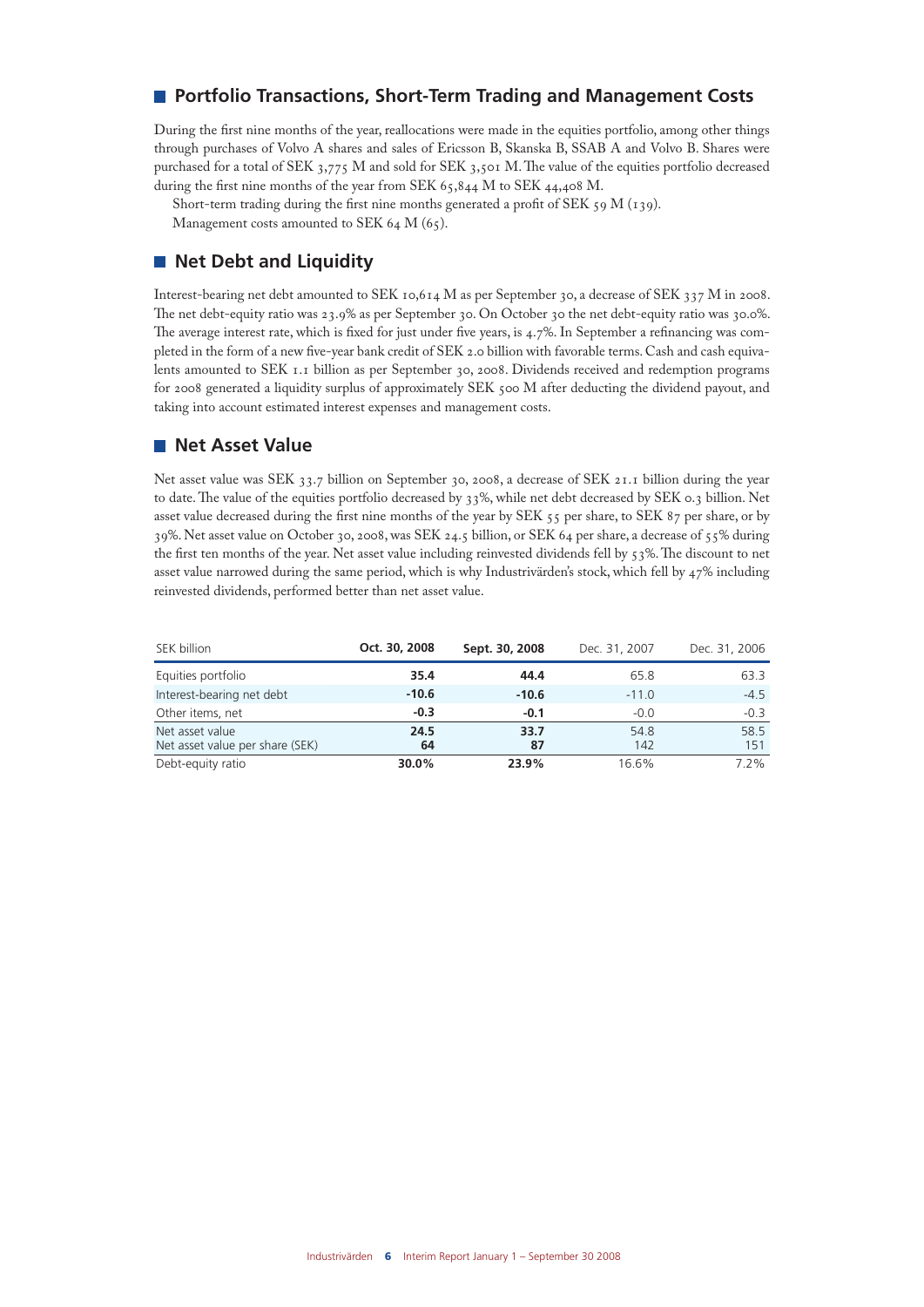### **Other Information**

#### **Accounting Principles**

This interim report has been prepared in accordance with IAS 34 Interim Financial Reporting. The consolidated financial statements have been prepared in accordance with International Financial Reporting Standards (IFRS) as adopted by the EU, and the Swedish Annual Accounts Act. The Parent Company's financial statements have been prepared in accordance with RFR 2.1, Accounting for Legal Entities, and the Swedish Annual Accounts Act. No changes have taken place in the Group's or Parent Company's accounting and valuation principles compared with the accounting and valuation principles applied and described in the 2007 Annual Report.

### **Risks and Uncertainties**

The dominant risk in Industrivärden's business is share price risk, i.e., the risk of a decrease in value caused by changes in share prices. A 1% change in the share price of the holdings in the equities portfolio as per September 30, 2008, would have affected the market value by approximately +/– SEK 450 M.

### **Related-Party Transactions**

No transactions have taken place between Industrivärden and related parties that have materially affected the Company's position or earnings for the first nine months of the year, apart from the dividends received from the associated companies Indutrade, SCA, Skanska and SSAB.

### **2009 Annual General Meeting**

The 2009 Annual General Meeting will be held on Thursday, April 16, 2009, at the Grand Hotel (Vinterträdgården room), in Stockholm, Sweden.

Stockholm, October 31, 2008

Anders Nyrén *President and CEO*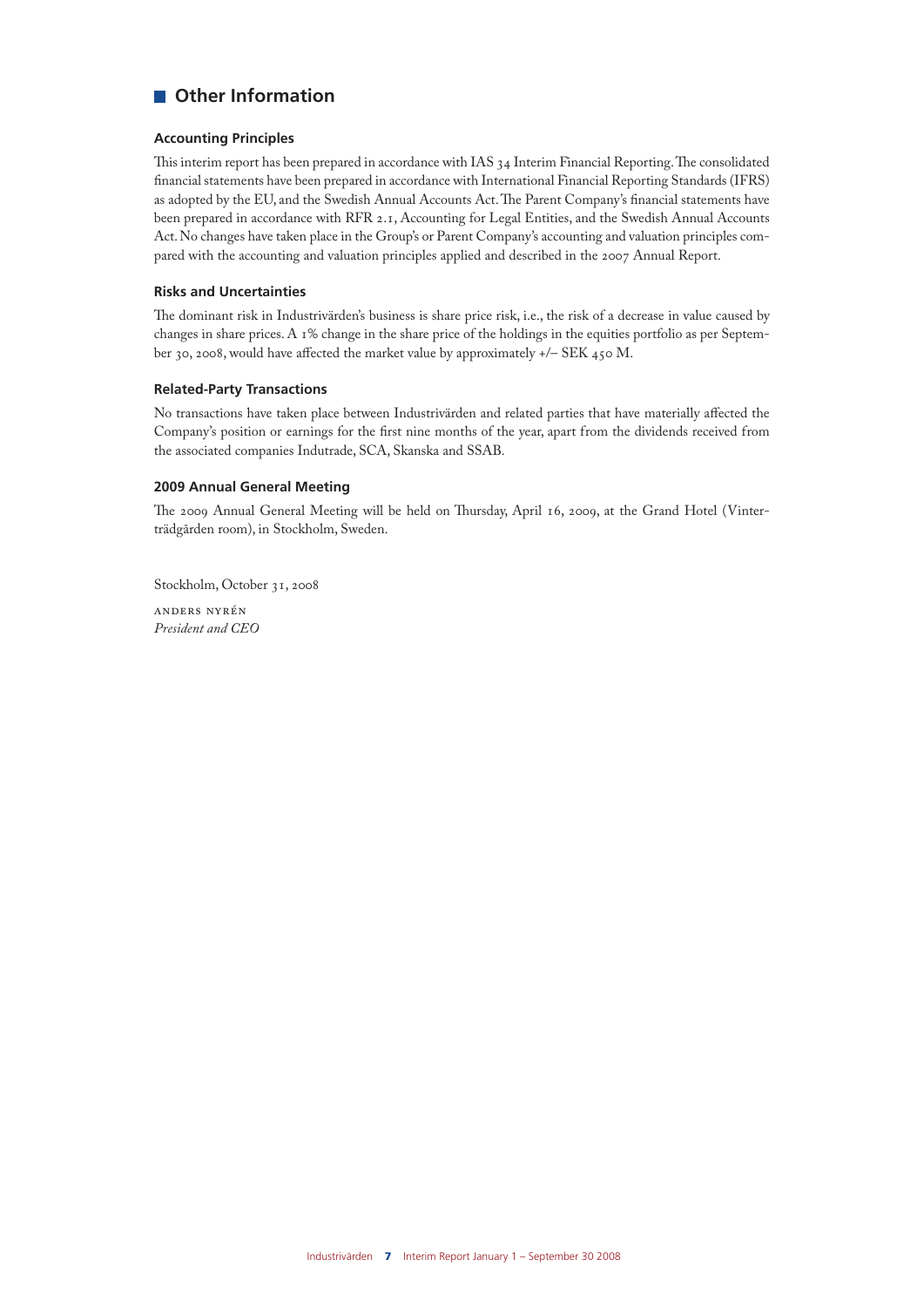#### **Auditors' Review Report**

We have reviewed the interim report for AB Industrivärden (publ) for the period January 1–September 30, 2008. The Board of Directors and President are responsible for the preparation and presentation of this interim report in accordance with the Annual Accounts Act and IAS 34. Our responsibility is to express a conclusion on this interim report based on our review.

We conducted our review in accordance with the Swedish standard for such reviews, SÖG 2410 – Review of Interim Financial Information Performed by the Independent Auditor of the Entity. A review consists of making inquiries, primarily of persons responsible for financial and accounting matters, and applying analytical and other review procedures. A review is substantially less in scope than an audit conducted in accordance with Standards on Auditing in Sweden (RS) and other generally accepted auditing practices. The procedures performed in a review do not enable us to obtain a level of assurance that would make us aware of all significant matters that might be identified in an audit. Therefore, the conclusion expressed based on a review does not give the same level of assurance as a conclusion expressed based on an audit.

Based on our review, nothing has come to our attention that causes us to believe that the interim report is not prepared, in all material respects, in accordance with the Annual Accounts Act and IAS 34.

Stockholm, October 31, 2008

Öhrlings PricewaterhouseCoopers AB Anders Lundin *Authorized Public Accountant*



### **Information About Industrivärden and Its Portfolio Companies**

www.industrivarden.net www.sandvik.com www.handelsbanken.com www.ssab.com www.sca.com www.ericsson.com www.volvogroup.com www.skanska.com www.indutrade.com www.munters.com www.hoganas.com www.hemtex.com

#### **Contact Information**

Anders Nyrén, President and CEO, tel. +46 8 666 64 00 Sverker Sivall, IR, tel. +46 8 666 64 19 Carl-Olof By, Executive Vice President, tel. +46 8 666 64 00 Martin Hamner, CFO, tel. +46 8 666 64 00

Industrivärden's complete contact information can be found on page 12.

### **Financial Calendar 2009**

Year-end report 2008: February 12 2009 Annual General Meeting: April 16 Interim report January–March: May 4 Interim report January–June: August 4 Interim report January–September: October 30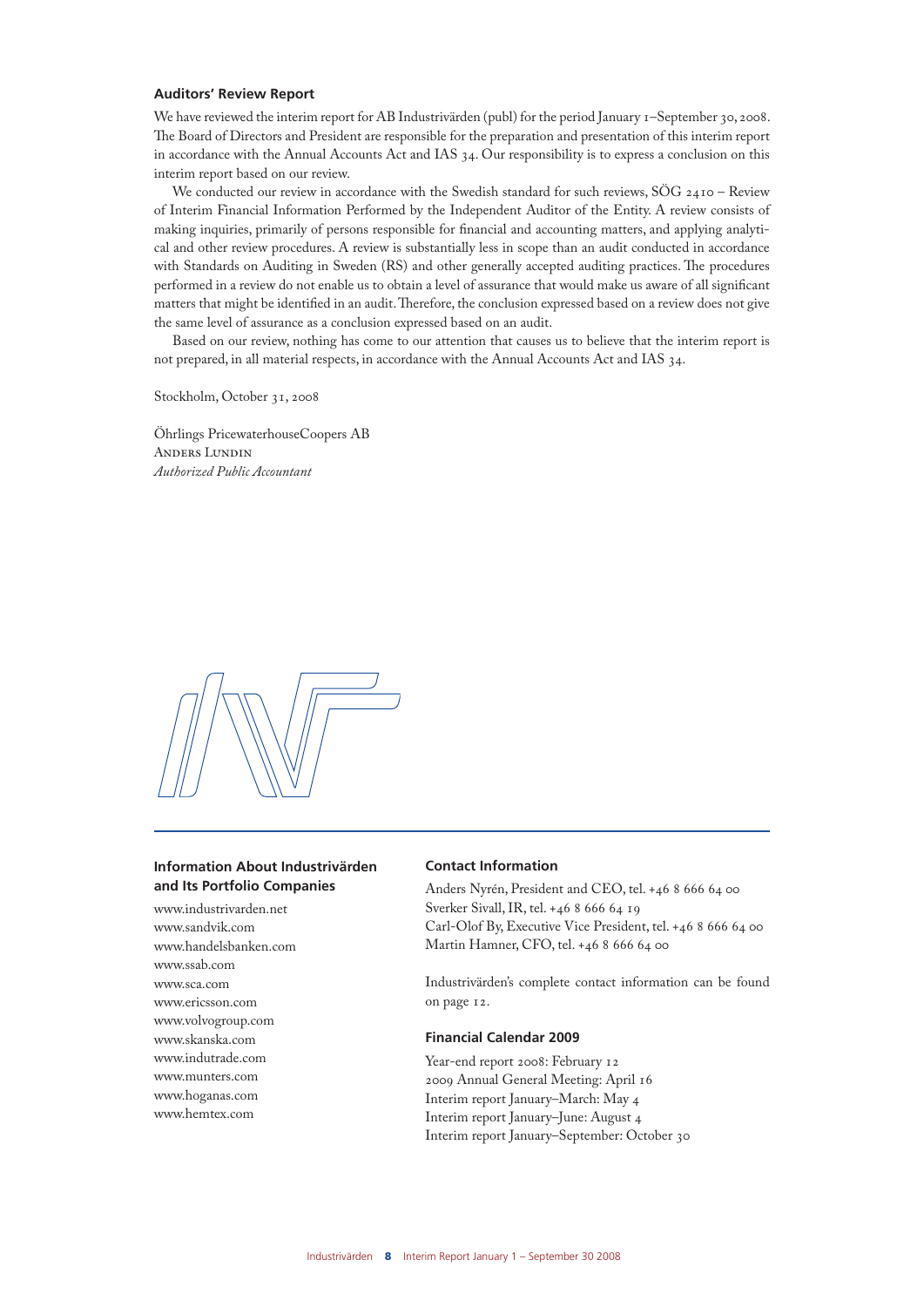## **Equities Portfolio**

| October 30, 2008                   |                          |        | Market value   |                                  | Share of capital in | Shares of votes |
|------------------------------------|--------------------------|--------|----------------|----------------------------------|---------------------|-----------------|
|                                    | No. of shares            | SEK M  | SEK/share      | Share of port-<br>folio value. % | company. %          | in company. %   |
| Handelsbanken A<br>Handelsbanken B | 67,541,759<br>118,900    | 9,675  | 25             | 27                               | 10.9                | 11.0            |
| Sandvik                            | 136.931.200              | 6,710  | 17             | 19                               | 11.5                | 11.5            |
| SSAB A<br><b>SSAB B</b>            | 52,789,646<br>121,794    | 4,060  | 11             | 12                               | 16.3                | 21.2            |
| <b>SCAA</b><br><b>SCAB</b>         | 48,600,000<br>22,200,000 | 4,036  | 11             | 12                               | 10.0                | 29.6            |
| Ericsson A                         | 74,400,000               | 4,032  | 10             | 11                               | 2.3                 | 13.3            |
| Volvo A<br>Volvo B                 | 61,578,200<br>1,350,250  | 2,524  | $\overline{7}$ | $\overline{7}$                   | 3.0                 | 7.5             |
| Skanska A<br>Skanska B             | 15,010,700<br>15,314,800 | 2,077  | 5              | 6                                | 7.2                 | 26.7            |
| Indutrade                          | 14,757,800               | 1,365  | $\overline{4}$ | $\overline{4}$                   | 36.9                | 36.9            |
| <b>Munters</b>                     | 10,950,000               | 441    | 1              | 1                                | 14.6                | 14.6            |
| Höganäs B                          | 3,550,000                | 382    | 1              | 1                                | 10.1                | 8.1             |
| Hemtex                             | 3,700,000                | 104    | $\Omega$       | $\Omega$                         | 12.6                | 12.6            |
| <b>Total</b>                       |                          | 35,406 | 92             | 100                              |                     |                 |

Market value pertains to Industrivärden's share of the respective portfolio companies' total market capitalization.

| September 30, 2008 |        |              |                | December 31, 2007 |              |
|--------------------|--------|--------------|----------------|-------------------|--------------|
|                    |        | Market value |                | Market value      |              |
| No. of shares      | SEK M  | SEK/share    | folio value. % | SEK M             | SEK/share    |
| 68,335,659         | 10,387 | 27           | 23             | 14,159            | 37           |
| 136,931,200        | 9.859  | 26           | 22             | 15,178            | 39           |
| 52,911,440         | 5,686  | 15           | 13             | 9,951             | 26           |
| 70,800,000         | 5,079  | 13           | 12             | 8,289             | 21           |
| 74,400,000         | 4,769  | 12           | 11             | 5.866             | 15           |
| 61,464,950         | 3,550  | 9            | 8              | 4,916             | 13           |
| 30,325,500         | 2,350  | 6            | 5              | 4,066             | 11           |
| 14,757,800         | 1,686  | 5            | $\overline{4}$ | 1.819             | 5            |
| 10,950,000         | 531    | 1            | 1              | 840               | 2            |
| 3,550,000          | 370    |              | 1              | 485               | $\mathbf{1}$ |
| 3,700,000          | 141    | 0            | 0              | 275               | $\mathbf 0$  |
|                    | 44,408 | 115          | 100            | 65,844            | 170          |
|                    |        |              |                | Share of port-    |              |

In June Ericsson carried out a 1:5 reverse split, whereby each five shares held were combined to form one share.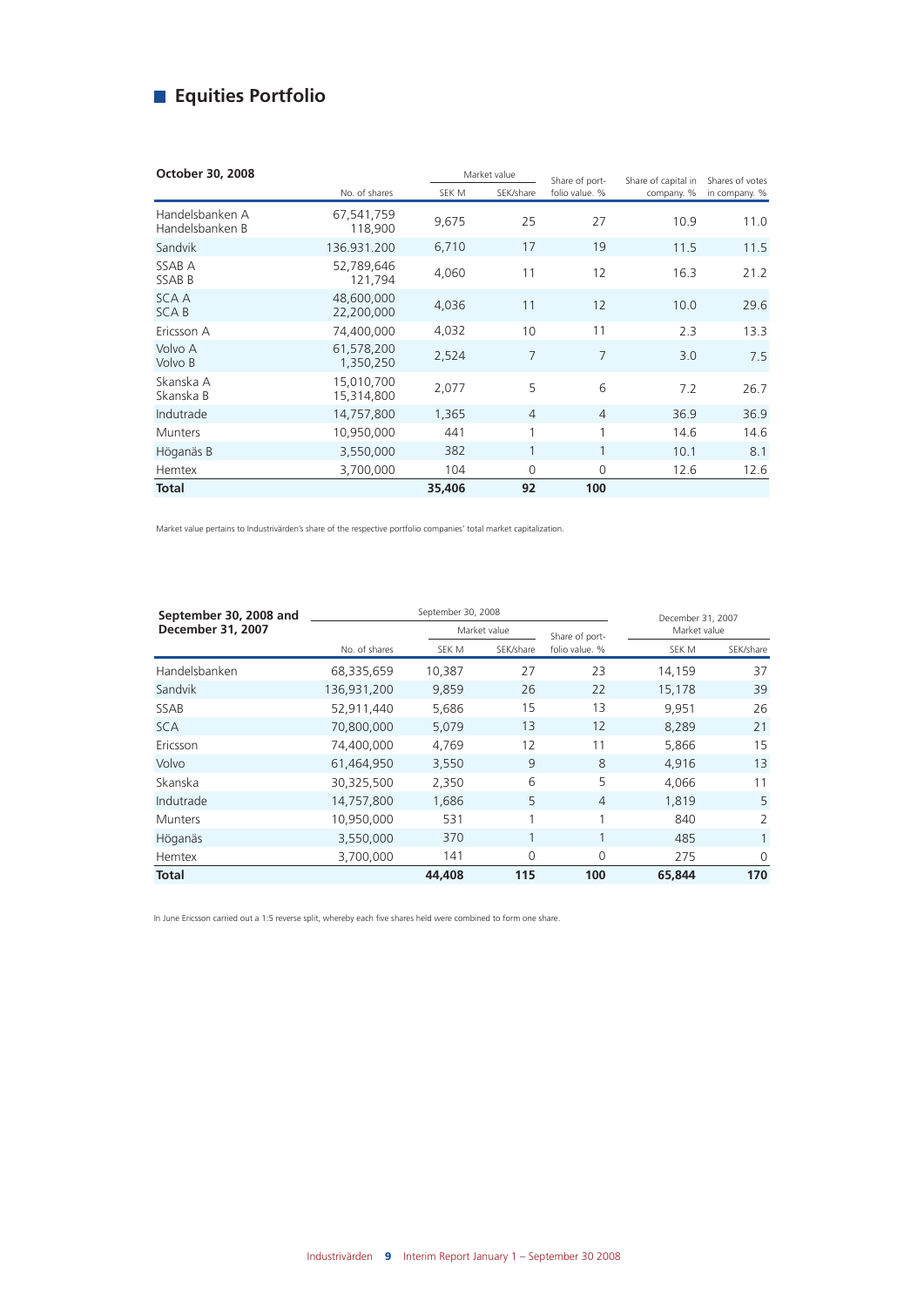## **Industrivärden Group**

| SEK M                                                 | 2008<br>July-Sept. | 2007<br>July-Sept. | 2008<br>Jan.-Sept. | 2007<br>Jan.-Sept. | 2007<br>Jan.-Dec. |
|-------------------------------------------------------|--------------------|--------------------|--------------------|--------------------|-------------------|
| Income statement                                      |                    |                    |                    |                    |                   |
| Dividend income from stocks                           | 10                 | 13                 | 2,918              | 2,107              | 2,107             |
| Change in value of stocks                             | $-7,947$           | $-3,014$           | $-21,769$          | 8,120              | $-3,975$          |
| Other income and expenses*                            | 34                 | -3                 | -4                 | 73                 | 55                |
| Operating income/loss                                 | $-7,903$           | $-3,004$           | $-18,855$          | 10,300             | $-1,813$          |
| Financial items                                       | $-132$             | $-95$              | $-384$             | $-198$             | $-289$            |
| Income/loss after financial items                     | $-8,035$           | $-3,099$           | $-19,239$          | 10,102             | $-2,102$          |
| Tax                                                   |                    | 0                  |                    | $-7$               | 160               |
| Net income/loss for the period                        | $-8,035$           | $-3,099$           | $-19,239$          | 10,095             | $-1,942$          |
| Earnings per share, SEK                               | $-20.80$           | $-8.02$            | $-48.81$           | 26.14              | $-5.03$           |
| <b>Balance sheet</b> as per end of period             |                    |                    |                    |                    |                   |
| Equities                                              |                    |                    | 44,408             | 77,930             | 65,844            |
| Other non-current assets                              |                    |                    | 96                 | 151                | 90                |
| Total non-current assets                              |                    |                    | 44,504             | 78,081             | 65,934            |
| Short-term equity investments                         |                    |                    | 16                 | 132                | 73                |
| Cash and cash equivalents                             |                    |                    | 1,102              | 45                 | 257               |
| Other current assets                                  |                    |                    | 419                | 19                 | 29                |
| Total current assets                                  |                    |                    | 1,537              | 196                | 359               |
| Total assets                                          |                    |                    | 46,041             | 78,277             | 66,293            |
| Shareholders' equity                                  |                    |                    | 33,666             | 66,872             | 54,837            |
| Non-current interest-bearing liabilities              |                    |                    | 10,049             | 9,682              | 9,857             |
| Non-current noninterest-bearing liabilities           |                    |                    | 16                 | 31                 | 18                |
| Total non-current liabilities                         |                    |                    | 10,065             | 9,713              | 9,875             |
| Current interest-bearing liabilities                  |                    |                    | 2,124              | 1,277              | 1,416             |
| Other liabilities                                     |                    |                    | 186                | 415                | 165               |
| Total current liabilities                             |                    |                    | 2,310              | 1,692              | 1,581             |
| Total shareholders' equity and liabilities            |                    |                    | 46,041             | 78,277             | 66,293            |
| Cash flow                                             |                    |                    |                    |                    |                   |
| Cash flow from operating activities                   |                    |                    | 2,556              | 2,026              | 1,926             |
| Cash flow from investing activities                   |                    |                    | -274               | $-6,590$           | $-6,598$          |
| Cash flow from financing activities**                 |                    |                    | $-1,437$           | 3,871              | 4,191             |
| Cash flow for the period                              |                    |                    | 845                | $-693$             | -481              |
| Cash and cash equivalents at the end of<br>the period |                    |                    | 1,102              | 45                 | 257               |

\* Including short-term trading and management costs. \*\*Of which, dividend of SEK 1,931 M paid to the shareholders in 2008 and SEK 1,738 M in 2007.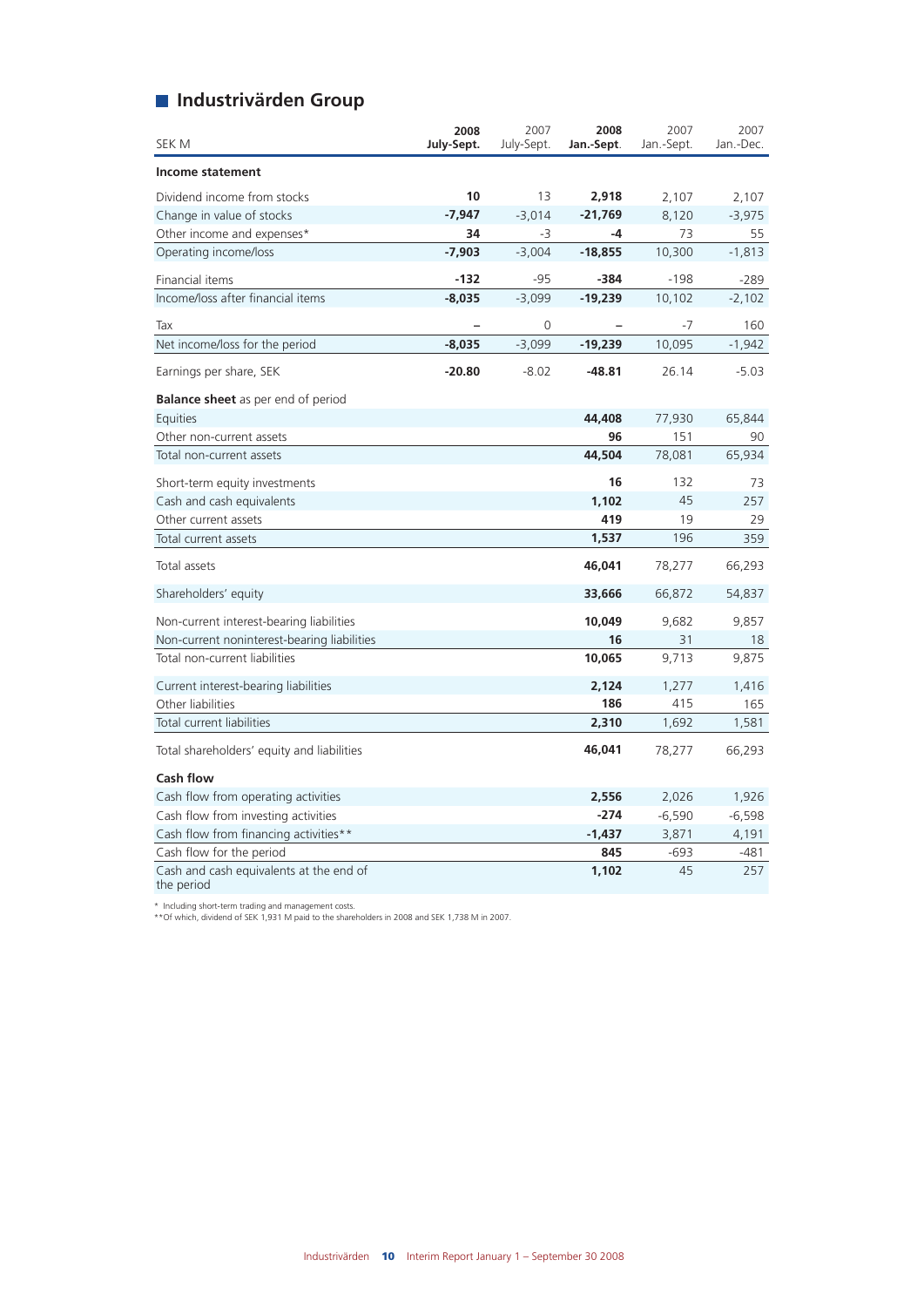| SEK M                                                | 2008<br>Jan.-Sept. | 2007<br>Jan.-Sept. | 2007<br>Jan.-Dec. |
|------------------------------------------------------|--------------------|--------------------|-------------------|
| Changes in shareholders' equity                      |                    |                    |                   |
| Opening shareholders' equity as per balance sheet    | 54,837             | 58,491             | 58,491            |
| Change in hedging reserve                            | $-1$               | 6                  | 8                 |
| Translation differences                              | -                  | 18                 | 18                |
| Income/loss for the period                           | $-19,239$          | 10,095             | $-1,942$          |
| Dividend                                             | $-1,931$           | $-1,738$           | $-1,738$          |
| Closing shareholders' equity as per balance<br>sheet | 33,666             | 66,872             | 54,837            |
| <b>Key ratios</b> as per end of period               |                    |                    |                   |
| Shareholders' equity per share, SEK                  | 87                 | 173                | 142               |
| Share price per Class A share, SEK                   | 77                 | 143                | 113               |
| Share price per Class C share, SEK                   | 69                 | 135                | 105               |
| Number of shares (thousands)                         | 386,271            | 386,271            | 386,271           |
| Interest-bearing net debt as per end of period       |                    |                    |                   |
| Cash and cash equivalents                            | 1,102              | 45                 | 257               |
| Interest-bearing receivables                         | 457                | 65                 | 65                |
| Non-current interest-bearing liabilities             | 10,049             | 9,682              | 9,857             |
| Current interest-bearing liabilities                 | 2,124              | 1,277              | 1,416             |
| Interest-bearing net debt                            | 10,614             | 10,849             | 10,951            |

## **Industrivärden – Parent Company**

| SEK M                                                           | 2008<br>Jan.-Sept. | 2007<br>Jan.-Sept. | 2007<br>Jan.-Dec. |
|-----------------------------------------------------------------|--------------------|--------------------|-------------------|
| Income statement                                                |                    |                    |                   |
| Operating income/loss                                           | $-9,212$           | 6,445              | $-1,272$          |
| Income/loss after financial items                               | $-9,558$           | 6,243              | $-1,548$          |
| Income/loss for the period                                      | $-9,558$           | 6,243              | $-1,383$          |
| <b>Balance sheet</b> as per end of period<br>Non-current assets | 37,833             | 59,212<br>118      | 51,576            |
| Current assets<br>Total assets                                  | 3,342<br>41,175    | 59,330             | 341<br>51,917     |
| Shareholders' equity<br>Non-current liabilities                 | 28,594<br>10,046   | 47,710<br>9,680    | 40,083<br>9,856   |
| Current liabilities                                             | 2,535              |                    | 1,978             |
| Total shareholders' equity and liabilities                      | 41,175             | 1,940<br>59,330    | 51.917            |